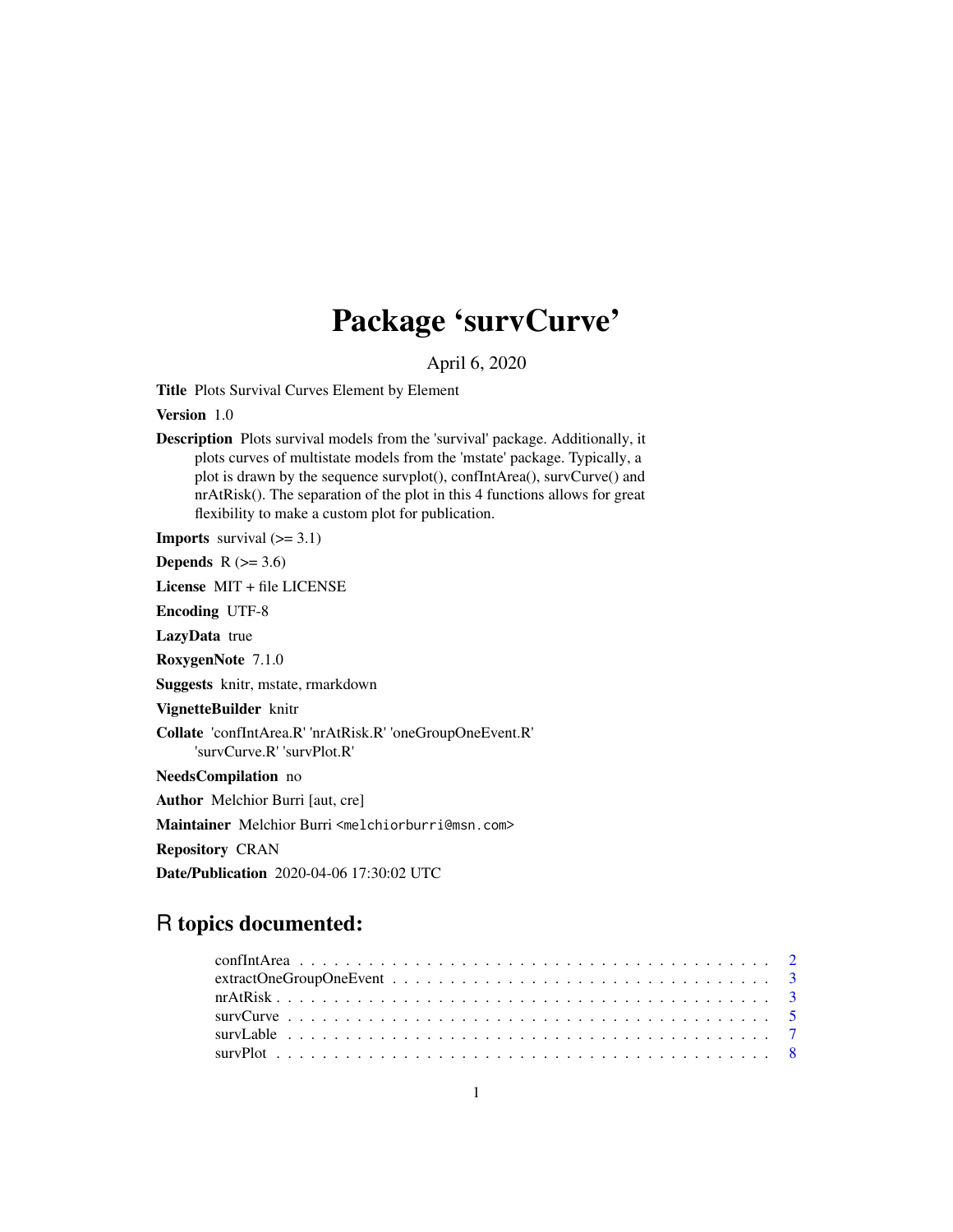<span id="page-1-0"></span>**Index** [11](#page-10-0)

#### Description

This function adds the confident interval area of one group (strata) of a survfit object to an existing plot. For competitive risk models, it draws the confidence interval of one group and one event; the event-number needs to be specified. If two overlapping confidence intervals are drawn (by two function calls) in one plot, the use of transparent color is recommended, for example "adjustcolor("red",0.1).

#### Usage

```
confIntArea(x, group, event, col = "grey", invert = FALSE)
```
#### **Arguments**

| $\mathsf{x}$ | A survfit (survival-package) or a Cuminc (mstate-package) object.                                                                                                |
|--------------|------------------------------------------------------------------------------------------------------------------------------------------------------------------|
| group        | Number of the group (=strata) of which the confidence interval should be plot-<br>ted. If the survfit-object has only one strata, this parameter can be omitted. |
| event        | If the model-object is a multistate-model, the number of the event-type needs to<br>be specified.                                                                |
| col          | Color of the confident interval area. Default is "grey". A transparent value is<br>recommended, for example "adjustcolor("red",0.1).                             |
| invert       | Inverts the area if TRUE, default is FALSE.                                                                                                                      |

# Value

Draws an area for the confidence interval.

# Examples

```
require(survival)
aml_model <- with(aml, survfit(Surv(time, status)~x))
col1 <- adjustcolor("red",0.2); col2 <- adjustcolor("blue",0.2)
survPlot(xmax=50, space.nrAtRisk=0.32)
confIntArea(aml_model, col=col1, group=1)
confIntArea(aml_model, col=col2, group=2)
survCurve(aml_model, group=1)
survCurve(aml_model, group=2, lty=2)
nrAtRisk(aml_model, group=1, y=-0.17, bgcol.flag=col1, label="maintain")
nrAtRisk(aml_model, group=2, y=-0.24, bgcol.flag=col2, lty.flag=2, label="non-maint.")
```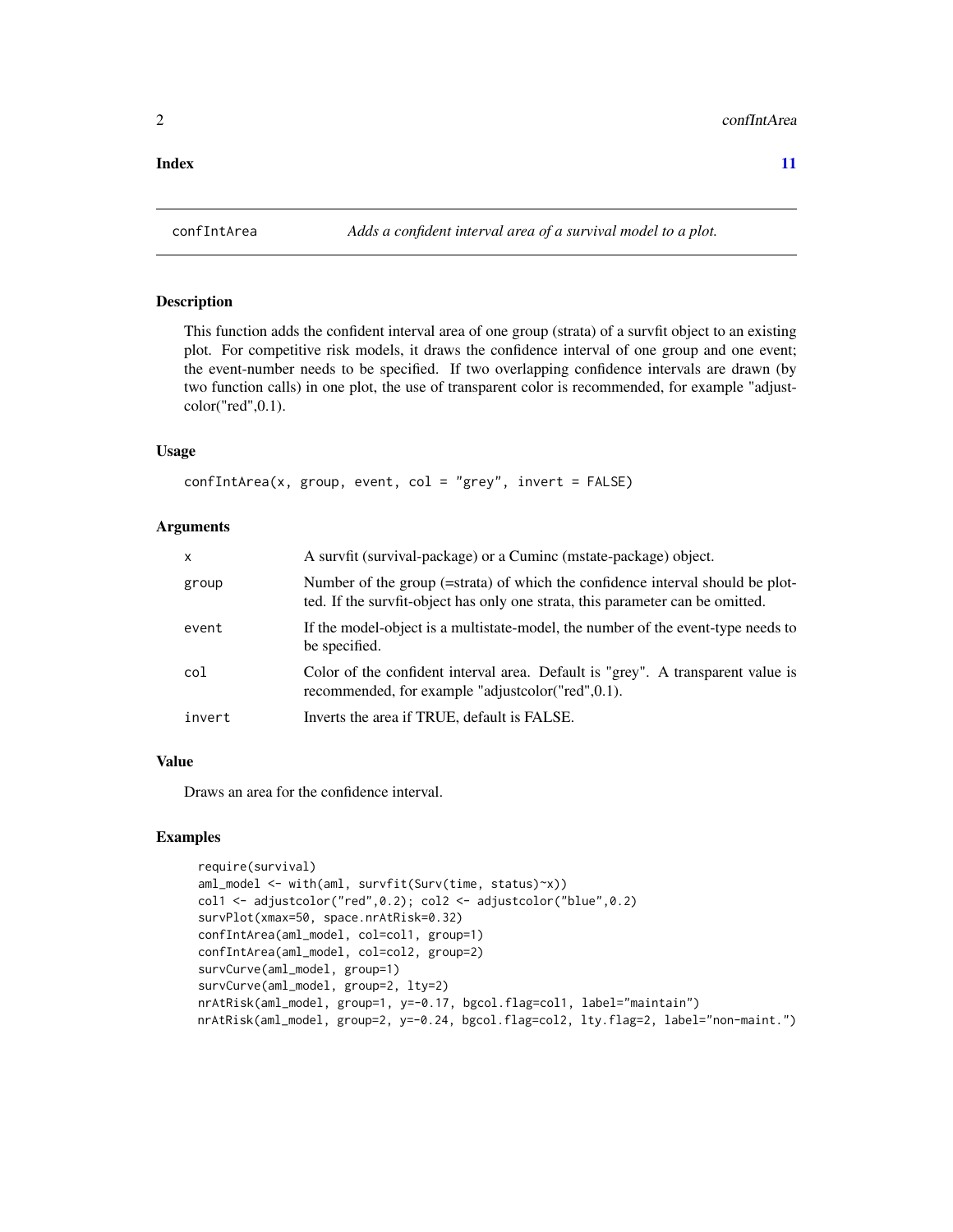<span id="page-2-0"></span>extractOneGroupOneEvent

*Extracts one group and one event of a survfit model as a data frame.*

#### Description

This function is a helper function for the package and is not exported.

#### Usage

extractOneGroupOneEvent(model, group = NA, event = NA, firstRow = TRUE)

#### Arguments

| model    | A survfit object.                                                                                                                 |
|----------|-----------------------------------------------------------------------------------------------------------------------------------|
| group    | Number of the chosen group. If the model-object has only one Strata (Group),<br>this parameter can be NA.                         |
| event    | If the model-object is a multistate-model, the event-type needs to be specified,<br>otherwise it can be NA.                       |
| firstRow | Typically, a survfit-model does not include data of time=0, if true this function<br>tries to add a column time=0 as a first row. |

#### Value

Returns a data frame with the times, estimate, upper and lower CI and the n.Risk of one group and one event of a Kaplan Meier estimator or a competitive risk analysis

nrAtRisk *Adds number at risk of a survival model to a plot.*

#### Description

This function adds the number at risk of one group (strata) of a survfit object to an existing plot. If label is specified, it draws a label for the group right to the number at risks. If any elements of the "flag" is specified, it also draws a small identifier, with which the corresponding curves / confidence intervals of the plot can be identified near to the label.

#### Usage

```
nrAtRisk(
  x,
  group,
 ypos = 0.08,
  times,
  interval.times,
```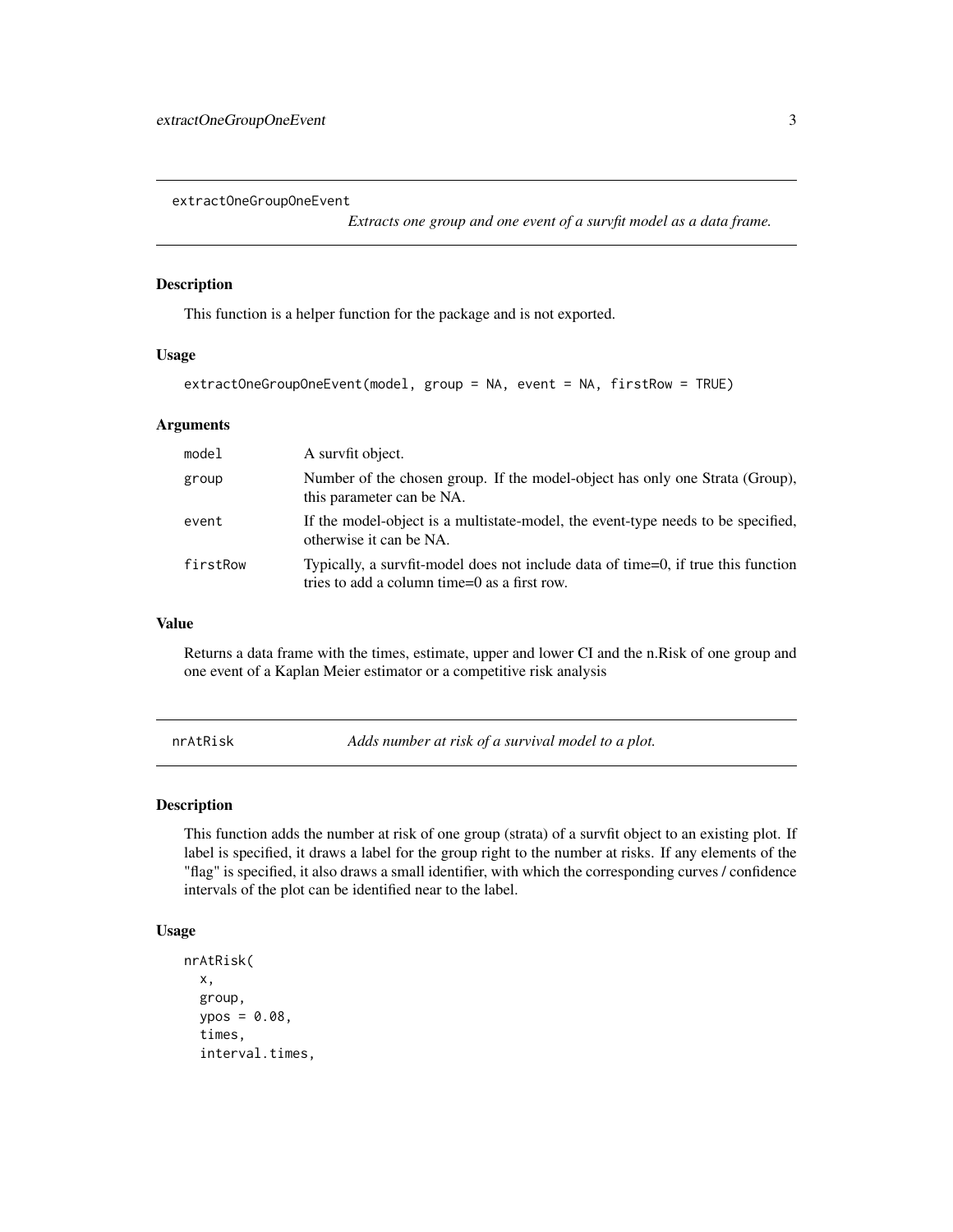4 and 1 nrAtRisk and 1 nrAtRisk and 1 nrAtRisk and 1 nrAtRisk and 1 nrAtRisk and 1 nrAtRisk and 1 nr

```
zero.addjust = TRUE,zero.value,
font.text = 1,
cex.text = 1,
col.text = "black",
cex.nr,
col.nr,
font.nr,
label,
xpos.lab,
cex.lab,
col.lab,
font.lab,
lty.flag,
lwd.flag,
bgcol.flag,
lncol.flag,
xlim.flag
```
# $\mathcal{L}$

# Arguments

| x           | A survfit (survival-package) or a Cuminc (mstate-package) object.                                                                                                                                                                                            |
|-------------|--------------------------------------------------------------------------------------------------------------------------------------------------------------------------------------------------------------------------------------------------------------|
| group       | The number of the group (=strata) of which the confidence interval should be<br>plotted. If the survfit-object has only one strata, this argument can be omitted.                                                                                            |
| ypos        | A numeric value for the position at the y-axis.                                                                                                                                                                                                              |
| times       | An optional vector of numeric values specifying at which times (x-axis) the<br>number at risk are calculated and plotted. If not specified, the defaults depends<br>on "interval.times" value if available, or the size of the plot.                         |
|             | interval times An optional numeric value which specifies the interval at which the number<br>at risk values are plotted. Is overwritten by times. If not specified, the value<br>depends on the size of the plot.                                            |
| zero.adjust | A logical value. If true, the number at risk at time 0 is not plotted at the precise<br>position, but slightly adjusted to the left to prevent the value to be cut-off by the<br>plot margins. Also, the value at $x=0$ is plotted if true. Default is TRUE. |
| zero.value  | A numeric value or string that overwrites the nr at risk value at $x=0$ if specified<br>(only if zero.adjust is TRUE).                                                                                                                                       |
| font.text   | Font of the text (nr at risk and label). Default is 1.                                                                                                                                                                                                       |
| cex.text    | Font-size of the text (nr at risk and label). Default is 1.                                                                                                                                                                                                  |
| col.text    | Colour of the text (nr at risk and label). Default is "black".                                                                                                                                                                                               |
| cex.nr      | Overwrites cex.text for the number-part.                                                                                                                                                                                                                     |
| col.nr      | Overwrites col.text for the number-part.                                                                                                                                                                                                                     |
| font.nr     | Overwrites font.text for the number-part.                                                                                                                                                                                                                    |
| label       | String for the group name.                                                                                                                                                                                                                                   |
| xpos.lab    | x-position of the label, default is near the right border of the plot.                                                                                                                                                                                       |
|             |                                                                                                                                                                                                                                                              |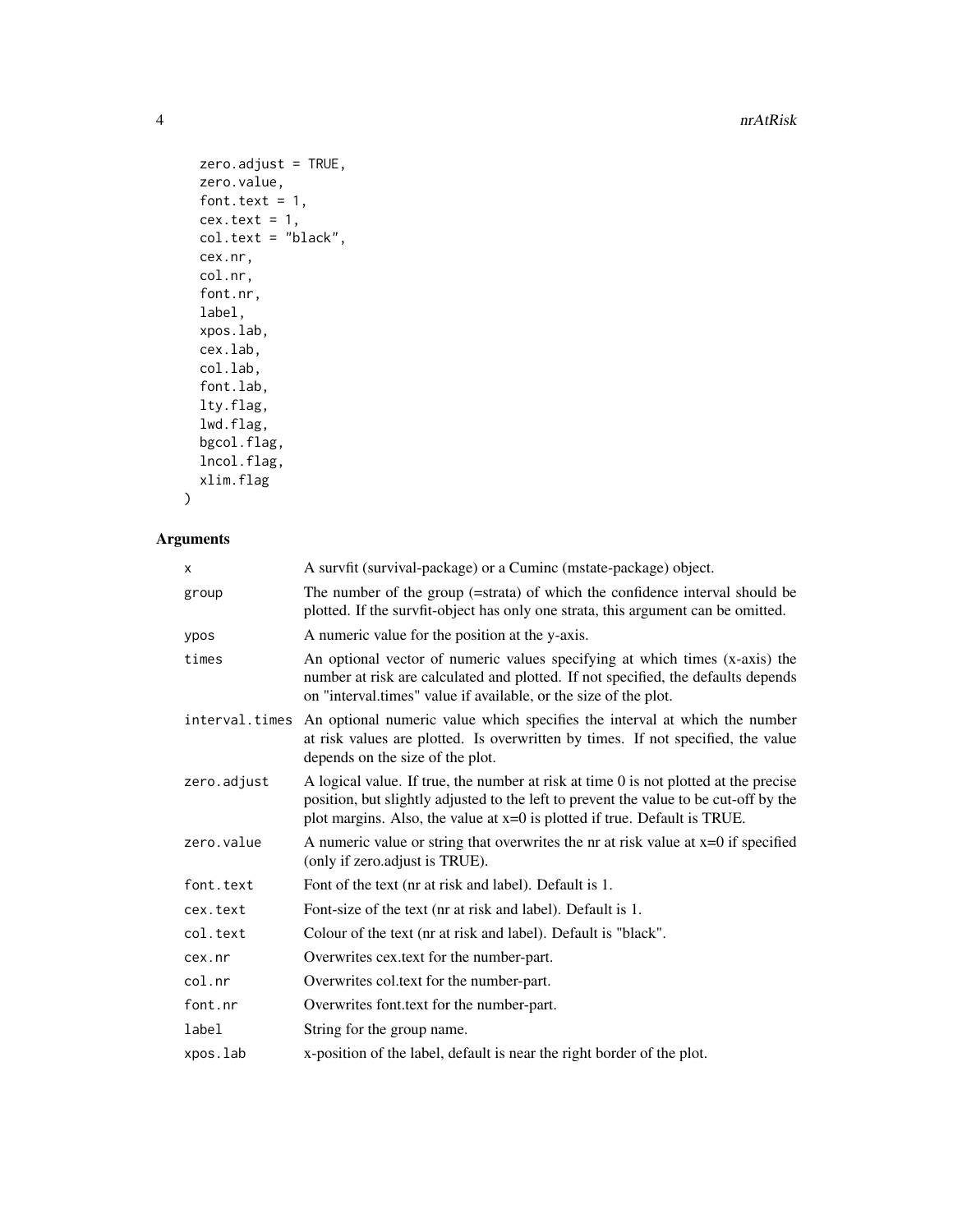#### <span id="page-4-0"></span>survCurve 5

| cex.lab    | Overwrites cex.text for the label-part.                                                                                                    |
|------------|--------------------------------------------------------------------------------------------------------------------------------------------|
| col.lab    | Overwrites col.text for the label-part.                                                                                                    |
| font.lab   | Overwrites font text for the label-part.                                                                                                   |
| lty.flag   | Line-type of the flag. Value is 1 if not specified.                                                                                        |
| lwd.flag   | Line-wide of the flag. Value is 1 if not specified.                                                                                        |
| bgcol.flag | Background-color of the flag (corresponding to the color of the confidence in-<br>terval in the plot). No color if not value is specified. |
| lncol.flag | color of the line of the flag. Default is "black".                                                                                         |
| xlim.flag  | Vector with two values, defining the beginning and end of the flag on the x-axis.<br>Default depends on the size of the plot.              |

#### Value

Draws the number at risk to an existing plot.

#### Examples

```
require(survival)
aml_model <- with(aml, survfit(Surv(time, status)~x))
col1 <- adjustcolor("red",0.2); col2 <- adjustcolor("blue",0.2)
survPlot(xmax=50, space.nrAtRisk=0.32)
confIntArea(aml_model, col=col1, group=1)
confIntArea(aml_model, col=col2, group=2)
survCurve(aml_model, group=1)
survCurve(aml_model, group=2, lty=2)
nrAtRisk(aml_model, group=1, y=-0.17, bgcol.flag=col1, label="maintain")
nrAtRisk(aml_model, group=2, y=-0.24, bgcol.flag=col2, lty.flag=2, label="non-maint.")
```
survCurve *Draws a survival curve for one group and one event.*

# Description

This function draws the confident interval area of one group of a survfit object. For Competitive risk analysis, the event number needs to be specified.

#### Usage

```
survCurve(
 x,
 group,
 event,
 conf.int = FALSE,mark.time = FALSE,
  col = "black",\frac{1}{1}
```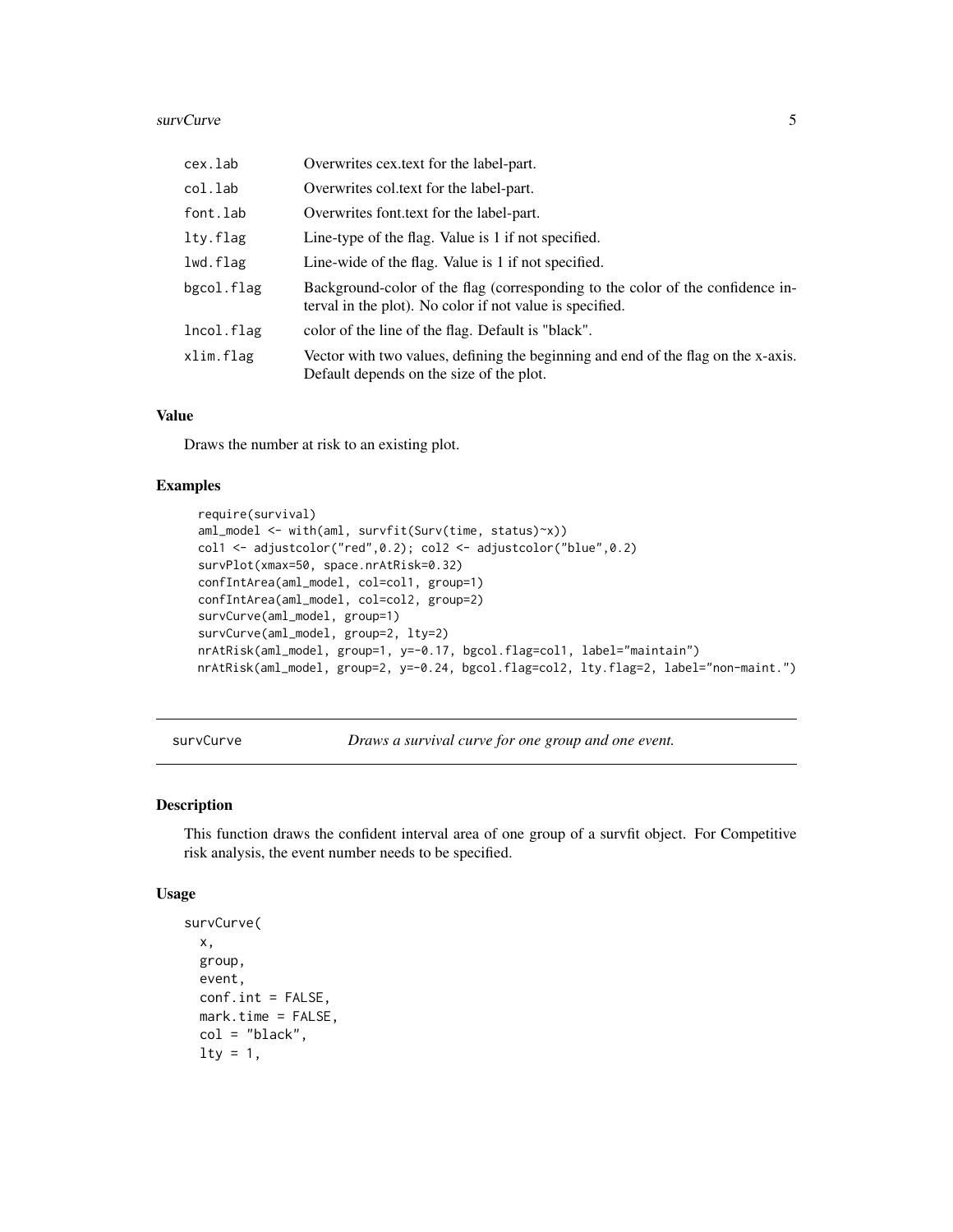```
1wd = 1,
  cex.markTime = 1,
  pch.markTime = 3,
  col.configInt = 1,
  lty.configInt = 2,
  lwd.contrib = 1,invert = FALSE
\mathcal{L}
```
#### Arguments

| X            | A survfit or a Cumine object.                                                                                  |
|--------------|----------------------------------------------------------------------------------------------------------------|
| group        | Number of the chosen group. If the model-object has only one Strata (Group),<br>this parameter can be omitted. |
| event        | If the model-object is a multistate-model, the event-type needs to be specified.                               |
| conf.int     | The confidence-interval is plotted as lines if TRUE. Default is FALSE                                          |
| mark.time    | The times of censoring are marked if TRUE. Default is FALSE                                                    |
| col          | Color of the line. Default is "black".                                                                         |
| lty          | Line-type of the line. Default is 1.                                                                           |
| lwd          | Line-wide of the line. Default is 1.                                                                           |
| cex.markTime | Size of the marks for censoring. Default is 1.                                                                 |
| pch.markTime | Character of the marks for censoring. Default is 1 (stroke).                                                   |
| col.confInt  | Color of the line for the confidence interval. Default is "black".                                             |
| lty.confInt  | Line-type of the line for the confidence interval. Default is 2.                                               |
| lwd.confInt  | Line-wide of the line for the confidence interval. Default is 1.                                               |
| invert       | Inverts the curve if TRUE. Default is FALSE.                                                                   |

# Value

Draws the survival curve for one group / one event.

#### Examples

```
require(survival)
aml_model <- with(aml, survfit(Surv(time, status)~x))
col1 <- adjustcolor("red",0.2); col2 <- adjustcolor("blue",0.2)
survPlot(xmax=50, space.nrAtRisk=0.32)
confIntArea(aml_model, col=col1, group=1)
confIntArea(aml_model, col=col2, group=2)
survCurve(aml_model, group=1)
survCurve(aml_model, group=2, lty=2)
nrAtRisk(aml_model, group=1, y=-0.17, bgcol.flag=col1, label="maintain")
nrAtRisk(aml_model, group=2, y=-0.24, bgcol.flag=col2, lty.flag=2, label="non-maint.")
```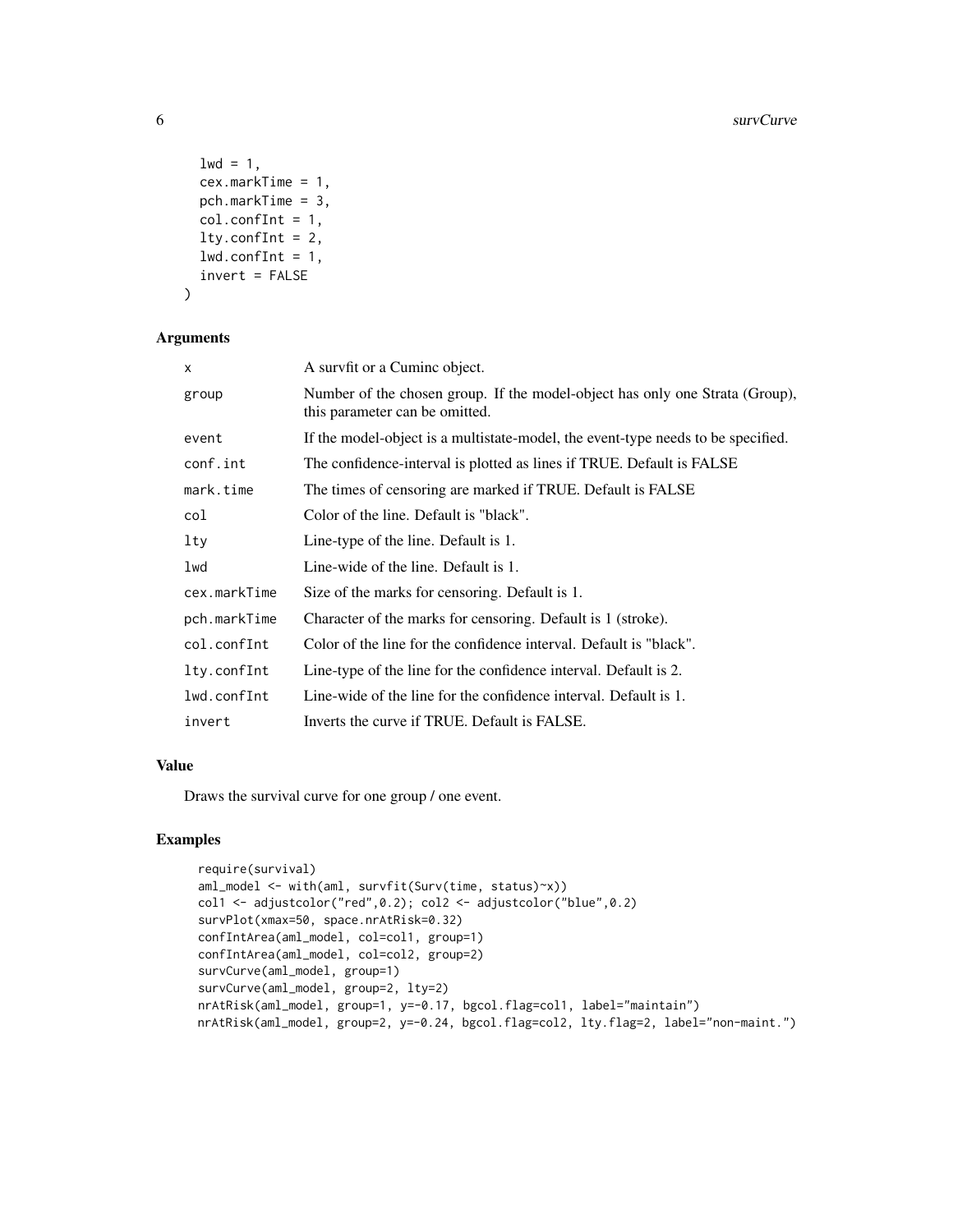<span id="page-6-0"></span>

# Description

This function adds a text label to the plot, which is preceded by a small identifier, similar to the function nrAtRisk.

# Usage

```
survLable(
  text,
 x,
 y,
 font = 1,
 cex = 1,
 col.text = "black",
  len.flag,
 lty.flag = 1,lwd.flag = 1,
 bgcol.flag,
  lncol.flag = "black"
)
```
# Arguments

| text       | String, content of the label.                                                                                                              |
|------------|--------------------------------------------------------------------------------------------------------------------------------------------|
| X          | A numeric value for the position at the x-axis.                                                                                            |
| y          | A numeric value for the position at the y-axis.                                                                                            |
| font       | Font of the label.                                                                                                                         |
| cex        | Font size of the label                                                                                                                     |
| col.text   | Color of the label.                                                                                                                        |
| len.flag   | Length of the flag.                                                                                                                        |
| lty.flag   | Line-typ of the flag. Value is 1 if not spezified.                                                                                         |
| lwd.flag   | Line-wide of the flag. Value is 1 if not spezified.                                                                                        |
| bgcol.flag | Background-color of the flag (corresponding to the color of the confidence in-<br>terval in the plot). No color if not value is specified. |
| lncol.flag | Color of the line of the flag. Default is "black".                                                                                         |

#### Value

Draws the number at risk to an existing plot.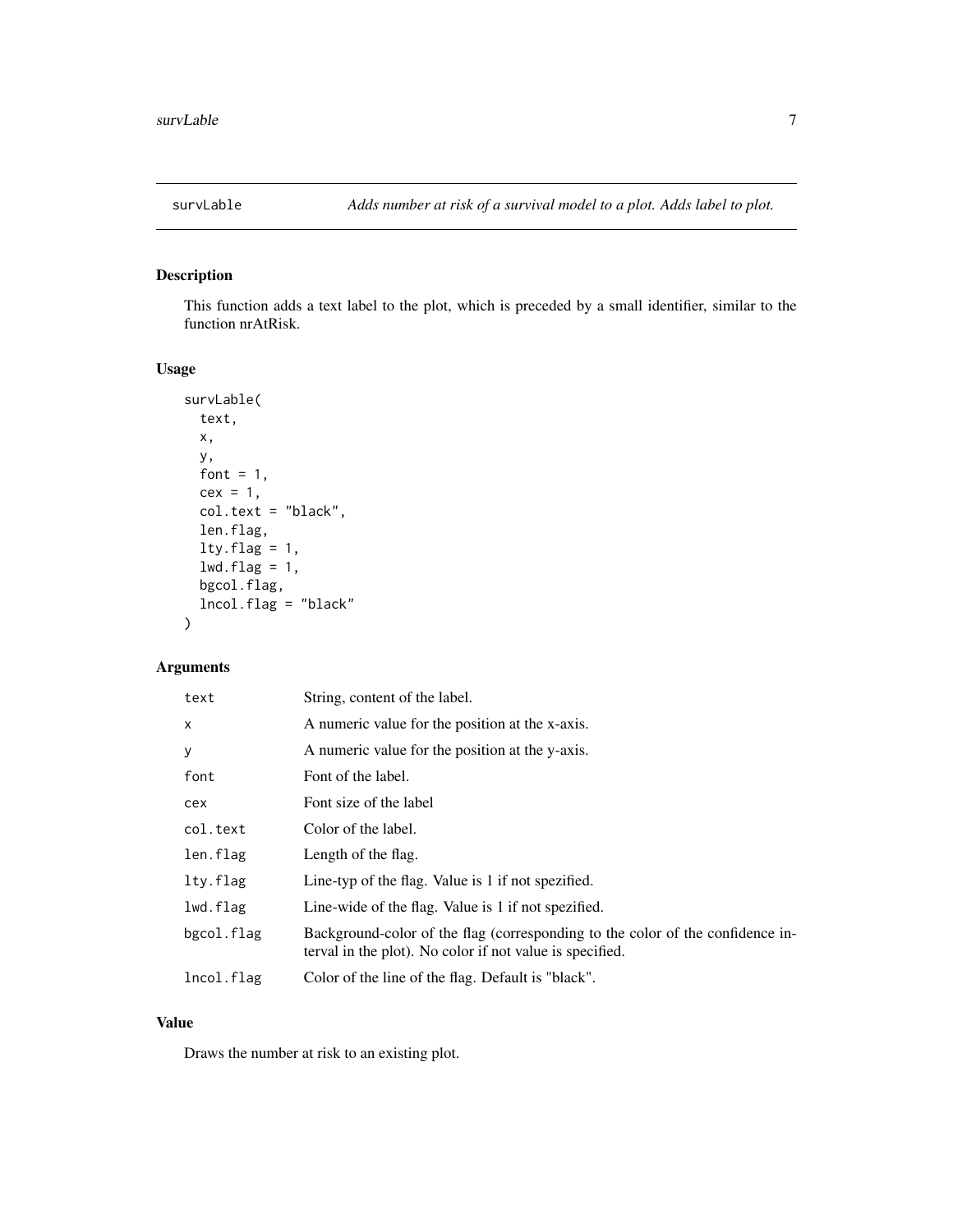#### Examples

```
require(survival)
aml_model <- with(aml, survfit(Surv(time, status)~x))
col1 <- adjustcolor("red",0.2); col2 <- adjustcolor("blue",0.2)
survPlot(xmax=50)
confIntArea(aml_model, col=col1, group=1)
confIntArea(aml_model, col=col2, group=2)
survCurve(aml_model, group=1)
survCurve(aml_model, group=2, lty=2)
survLable("maintain", 1, 0.2, bgcol.flag=col1)
survLable("non-maint.", 1, 0.1, bgcol.flag=col2, lty.flag=2)
```
survPlot *Setup for a plot for survival data without the curves.*

# **Description**

This function draws the confident interval area of one group of a survfit object. For Competitive risk analysis, the event number needs to be specified. To get a nice graph, the function should be runned after one made an empty plot, and before drawing the actual curves (Thus the area is underlining to the curves). If two curves are drawn which confident intervals overlap transparency should be added to the colors.

#### Usage

```
survPlot(
 main = "".title.xaxis = "",
  title.yaxis = "",
  xmin = 0,
  xmax,
  ymin = -0.02,
 ymax = 1.02,
  ypercent = TRUE,
  title.nrAtRisk = "number at risk",
  space.nrAtRisk = 0,
  interval.xaxis,
  interval.yaxis,
  \text{las.xaxis} = 1,\text{las.yaxis} = 1,
  font.xaxis = 1,
  font. vaxis = 1,
  cex.xaxis = 1,
  cex.yaxis = 1,
  points.xaxis,
  points.yaxis,
  labels.xaxis,
```
<span id="page-7-0"></span>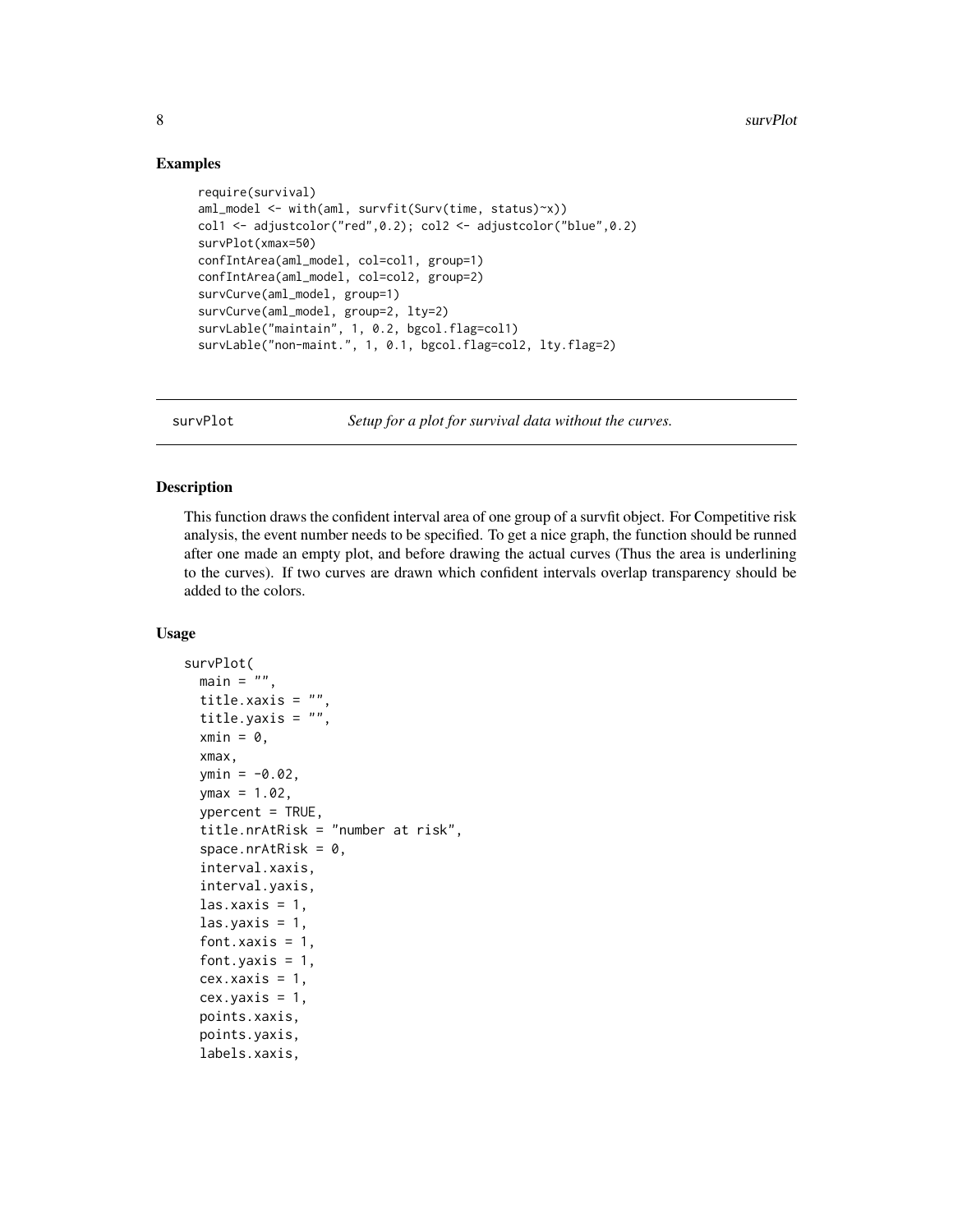#### survPlot 9

```
labels.yaxis,
  font.nrAtRiskTitle = 1,
  cex.nrAtRiskTitle = 1
\mathcal{L}
```
# Arguments

| main               | Title of the plot, Default is "".                                                                                                                                                                                      |
|--------------------|------------------------------------------------------------------------------------------------------------------------------------------------------------------------------------------------------------------------|
| title.xaxis        | Title of the x-axis. Default is "".                                                                                                                                                                                    |
| title.yaxis        | Title of the y-axis. Default is "".                                                                                                                                                                                    |
| xmin               | Minimum for the $x$ (Time) - axis. Default is 0.                                                                                                                                                                       |
| $x$ ma $x$         | Maximum of the x (time) axis. No default, must be specified.                                                                                                                                                           |
| ymin               | Minimum of the y-axis. Default is -0.02                                                                                                                                                                                |
| ymax               | Maximum of the y-axis. Default is 1.02                                                                                                                                                                                 |
| ypercent           | Specifies if the Unit of the y-axis is ratio (usually $0-1$ ) or percentage $(0-100)$ ,<br>Default is TRUE (0-100). Equals yscale=100.                                                                                 |
|                    | title.nrAtRisk Label for the number at risk region. Default is "number at risk", other meaning-<br>ful value is "patients at risk", or translations in any language for example. Not<br>plotted if space.nrAtRisk is 0 |
|                    | space.nrAtRisk Space (usually around 0.2-0.5) below the plot to draw the values of number at<br>risk. Default is 0.                                                                                                    |
|                    | interval. xaxis Interval at which the ticks of the x-axis are drawn. Default depends on the size<br>of the plot.                                                                                                       |
| interval.yaxis     | Interval at which the ticks of the y-axis are drawn. Default depends on the size<br>of the plot.                                                                                                                       |
| las.xaxis          | Orientation of the labels of the x-axis. Default is 1 (horizontal).                                                                                                                                                    |
| las.yaxis          |                                                                                                                                                                                                                        |
|                    | Orientation of the labels of the y-axis. Default is 1 (horizontal).                                                                                                                                                    |
| font.xaxis         | Font-type for the labels of the x-axis. Default is 1.                                                                                                                                                                  |
| font.yaxis         | Font-type for the labels of the y-axis. Default is 1.                                                                                                                                                                  |
| cex.xaxis          | Font-size for the labels of the x-axis. Default is 1.                                                                                                                                                                  |
| cex.yaxis          | Font-size for the labels of the y-axis. Default is 1.                                                                                                                                                                  |
| points.xaxis       | Exact position of the ticks of the x-axis. Overwrites the values of interval.xaxis.<br>Usually not required.                                                                                                           |
| points.yaxis       | Exact position of the ticks of the y-axis. Overwrites the values of interval.yaxis.<br>Usually not required.                                                                                                           |
| labels.xaxis       | Label for the ticks of the x-axis. Only valid if points are specified. Must be same<br>length like points.                                                                                                             |
| labels.yaxis       | Label for the ticks of the y-axis. Only valid if points are specified. Must be same<br>length like points.                                                                                                             |
| font.nrAtRiskTitle |                                                                                                                                                                                                                        |
|                    | Font type of the title of the nr-at-Risk Space Default is 1.                                                                                                                                                           |
| cex.nrAtRiskTitle  | Font size of the title of the nr-at-Risk Space Default is 1.                                                                                                                                                           |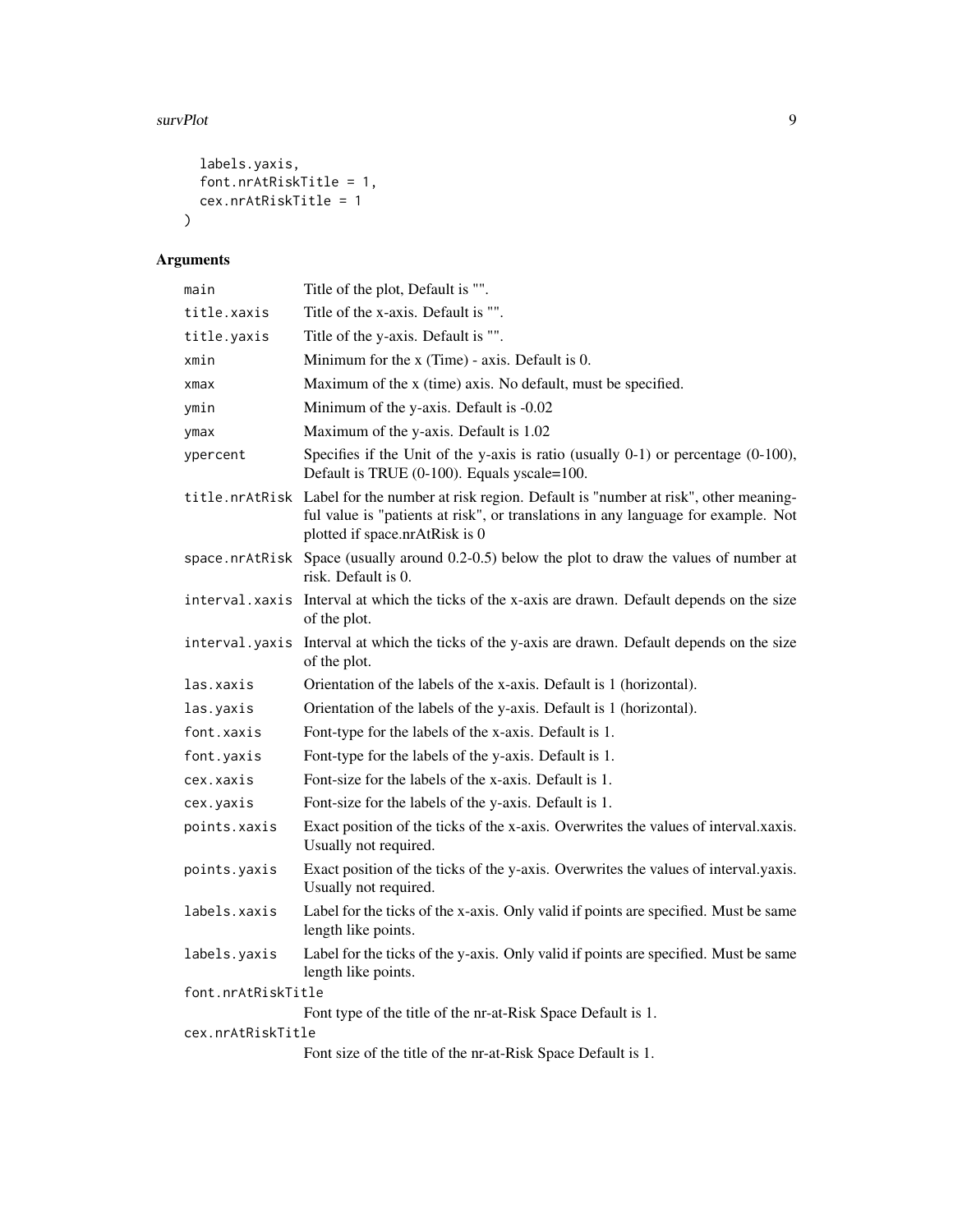10 survPlot

# Value

Draws an empty plot optimized for survival-curves.

#### Examples

```
require(survival)
aml_model <- with(aml, survfit(Surv(time, status)~x))
col1 <- adjustcolor("red",0.2); col2 <- adjustcolor("blue",0.2)
survPlot(xmax=50, space.nrAtRisk=0.32)
confIntArea(aml_model, col=col1, group=1)
confIntArea(aml_model, col=col2, group=2)
survCurve(aml_model, group=1)
survCurve(aml_model, group=2, lty=2)
nrAtRisk(aml_model, group=1, y=-0.17, bgcol.flag=col1, label="maintain")
nrAtRisk(aml_model, group=2, y=-0.24, bgcol.flag=col2, lty.flag=2, label="non-maint.")
```